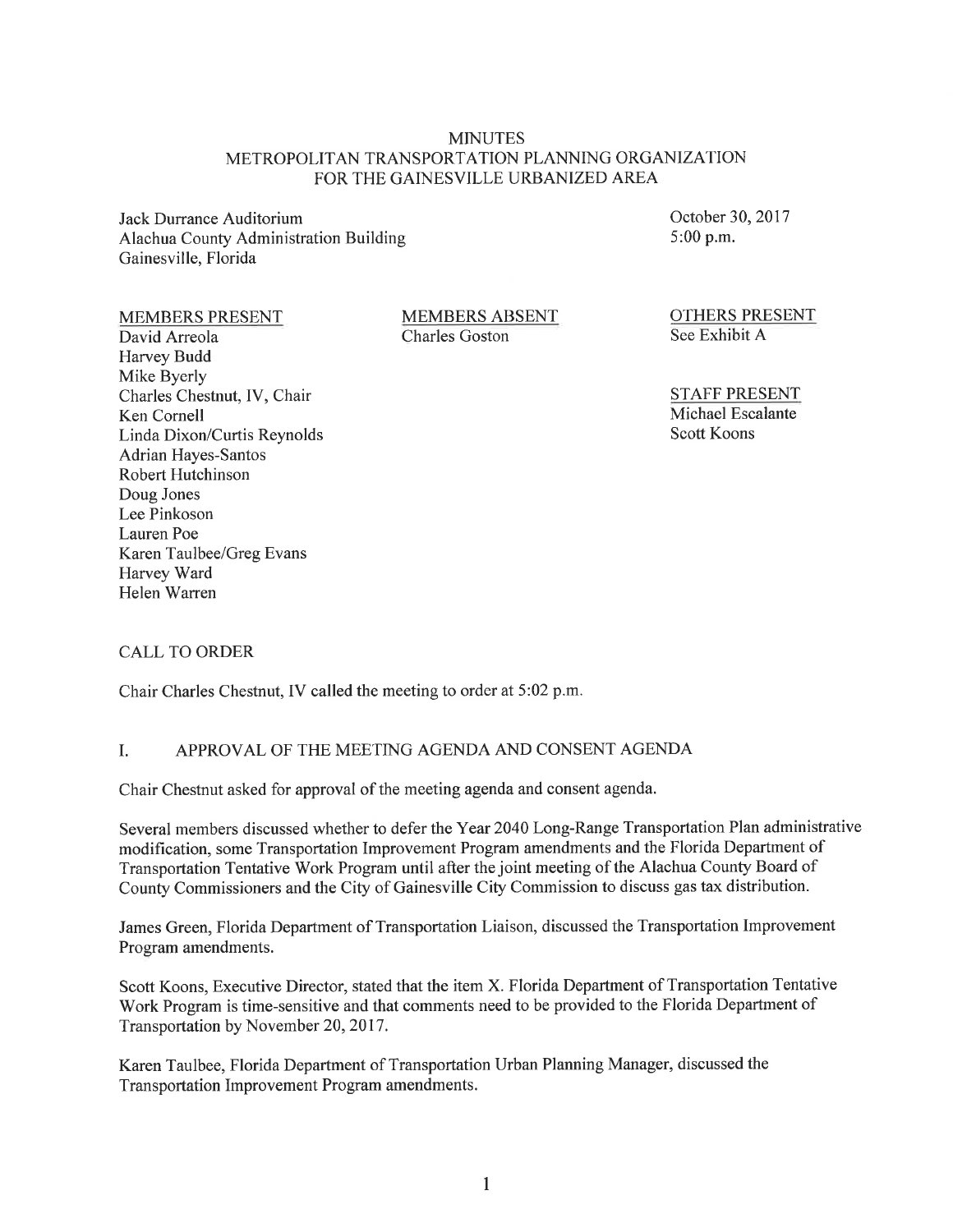# MOTION: Mayor Poe moved to approve the Consent Agenda and Meeting Agenda. Commissioner Cornell seconded; motion passed unanimously.

#### $II.$ CITIZENS ADVISORY COMMITTEE- VACANT POSITIONS

Scott Koons, Executive Director, stated that the Metropolitan Transportation Planning Organization needs to fill five vacant positions on its Citizens Advisory Committee. He reported that the five positions have a term ending December 31, 2020. He noted that there are only two candidates at this time.

Chair Chestnut asked if there were any applicants present to speak concerning their candidacy.

Gilbert Levy spoke regarding his candidacy for the Citizens Advisory Committee.

# MOTION: Commissioner Arreola moved to reappoint Gilbert Levy and James Samec to the Citizens Advisory Committee for a term ending December 31, 2020. Commissioner Budd seconded; motion passed unanimously.

#### BICYCLE/PEDESTRIAN ADVISORY BOARD- VACANT POSITIONS III.

Mr. Koons stated that the Metropolitan Transportation Planning Organization needs to fill two vacant positions on the Bicycle/Pedestrian Advisory Board. He noted that the two positions have a term ending December 31, 2020. He reported that there were no applicants present to speak concerning their candidacy. He conducted a voice rollcall ballot for the Bicycle/Pedestrian Advisory Board candidates. He tabulated the votes and reported the results of the Bicycle/Pedestrian Advisory Board appointment vote.

# MOTION: Commissioner Hutchinson moved to appoint Adam Carr and Maxine Stallings for a term ending December 31, 2020. Mayor Poe seconded; motion passed unanimously.

A member asked that Gina van Blokland's application be placed on the Alachua County agenda for consideration by the Alachua County Board of County Commissioners.

### LONG-RANGE TRANSPORTATION PLAN ADMINISTRATIVE MODIFICATION - $IV<sub>2</sub>$ SW 62ND BOULEVARD PRELIMINARY ENGINEERING AND RIGHT-OF-WAY

Mr. Koons stated that the Metropolitan Transportation Planning Organization needs to administratively modify its Year 2040 Long-Range Transportation Plan to advance the SW 62nd Boulevard Preliminary Engineering project to Fiscal Year 2017-18 and advance the SW 62nd Boulevard Right-of-Way project to Fiscal Years 2017-18 and 2018-19.

A member asked who are the property owners within the proposed rights-of-way.

Deborah Leistner, Gainesville Transportation Planning Manager, discussed SW 62nd Boulevard project right-of-way and answered questions. She said that City staff will provide property ownership information at the next meeting of the Metropolitan Transportation Planning Organization.

Philip Mann, Gainesville Public Works Director, discussed the SW 62nd Boulevard project timeline, the National Environmental Policy Act process and rights-of-way and answered questions. He also discussed the SW 62nd Boulevard resurfacing project between State Road 26 (West Newberry Road) and SW 20th Avenue) to be done in Fiscal Year 2019 and answered questions.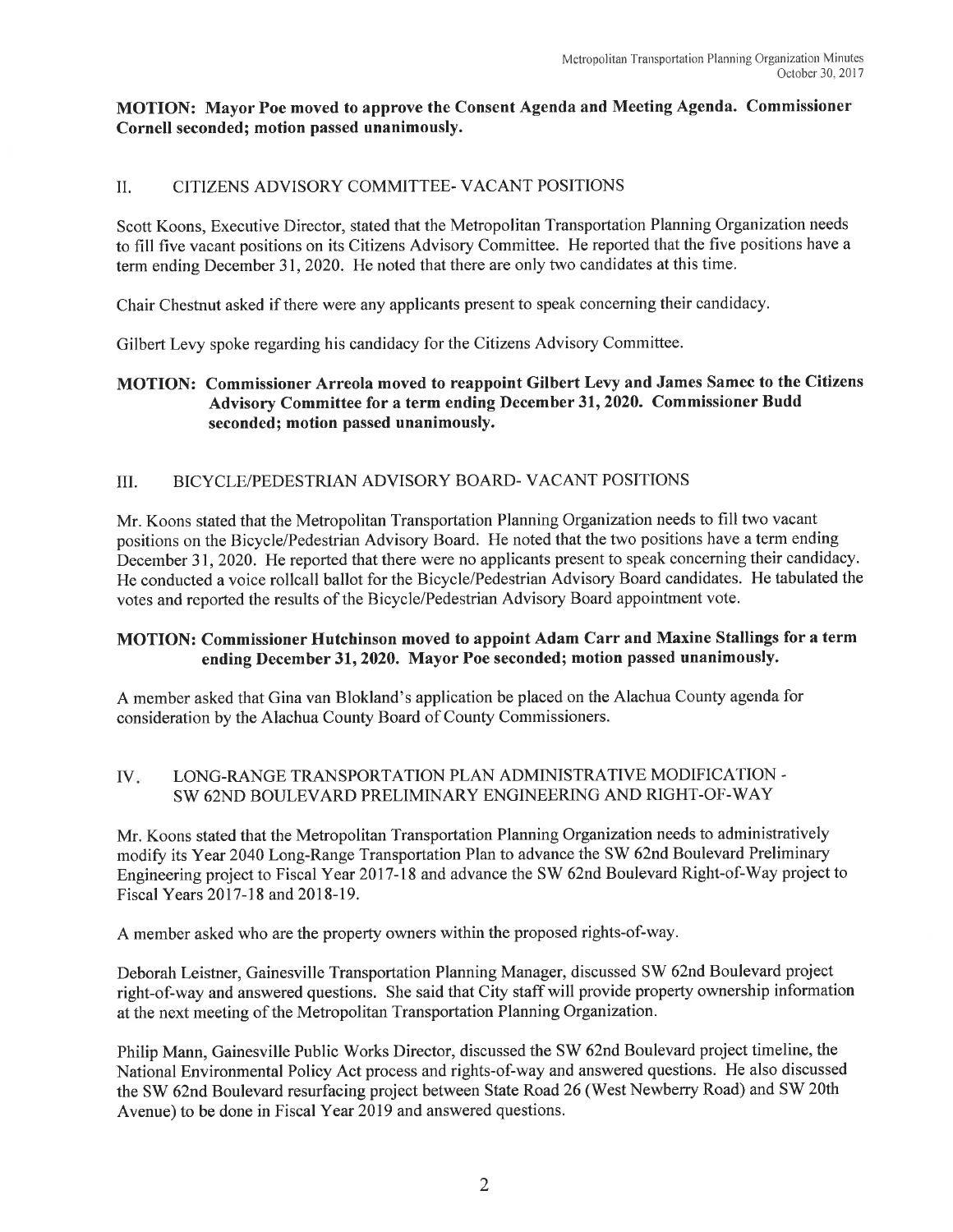Mr. Koons stated that the administrative modification moves the SW 62nd Boulevard project from Fiscal Years 2021-2026 to Fiscal Years 2017-18 and 2018-19.

A member asked about flooding in the Hogtown Creek floodplain.

Mr. Mann discussed the properties within the floodplain and answered questions.

A member asked for detailed maps of the project.

Mr. Koons stated that detailed maps will be included in the meeting packet for the next meeting of the Metropolitan Transportation Planning Organization.

Ms. Kristen Young, Gainesville Citizens for Active Transportation representative, spoke against approval of the administrative modification.

MOTION: Mayor Poe moved to approve the administratively modify the Year 2040 Long-Range Transportation Plan to advance the SW 62nd Boulevard Preliminary Engineering project to Fiscal Year 2017-18 and advance the SW 62nd Boulevard Right-of-Way project to Fiscal Years 2017-18 and 2018-19 as shown in Exhibit 1. Commissioner Arreola seconded. Mr. Koons conducted a rollcall vote.

| <b>City Member</b>         | <b>Yes</b>       | N <sub>o</sub> | <b>County Member</b> | Yes         | N <sub>0</sub> |
|----------------------------|------------------|----------------|----------------------|-------------|----------------|
| David ARREOLA              | X                |                |                      |             |                |
| Harvey BUDD                |                  | X              |                      |             |                |
|                            |                  |                | Mike BYERLY          |             | X.             |
|                            |                  |                | Ken CORNELL          |             | $\mathbf{X}$   |
| <b>Adrian HAYES-SANTOS</b> | $\boldsymbol{X}$ |                |                      |             |                |
|                            |                  |                | Robert HUTCHINSON    |             | X              |
|                            |                  |                | Lee PINKOSON         | X           |                |
| Lauren POE                 | X                |                |                      |             |                |
| Harvey WARD                |                  | X              |                      |             |                |
| <b>Helen WARREN</b>        | X                |                |                      |             |                |
|                            |                  |                | Charles CHESTNUT IV  | X           |                |
| <b>Totals</b>              | 4                | $\mathcal{D}$  |                      | $\mathbf 2$ | 3              |

Motion failed for lack of an Alachua County Board of County Commissioners favorable majority.

A member asked that staff be prepared to address the justification of the project, the Florida Department of Transportation letter and rights-of-way costs at the next meeting of the Metropolitan Transportation Planning Organization.

Ms. Young suggested adding information on environmental and cultural impacts.

MOTION: Commissioner Cornell moved to defer to the December 4, 2017 meeting item IV. Long-Range Transportation Plan Administrative Modification - SW 62nd Boulevard Preliminary Engineering and Right-of-Way so that information regarding project justification, property ownership within the affected rights-of-way, right-of-way acquisition costs and environmental impacts, including Hogtown Creek flooding, could be provided in the backup materials. Commissioner Hutchinson seconded.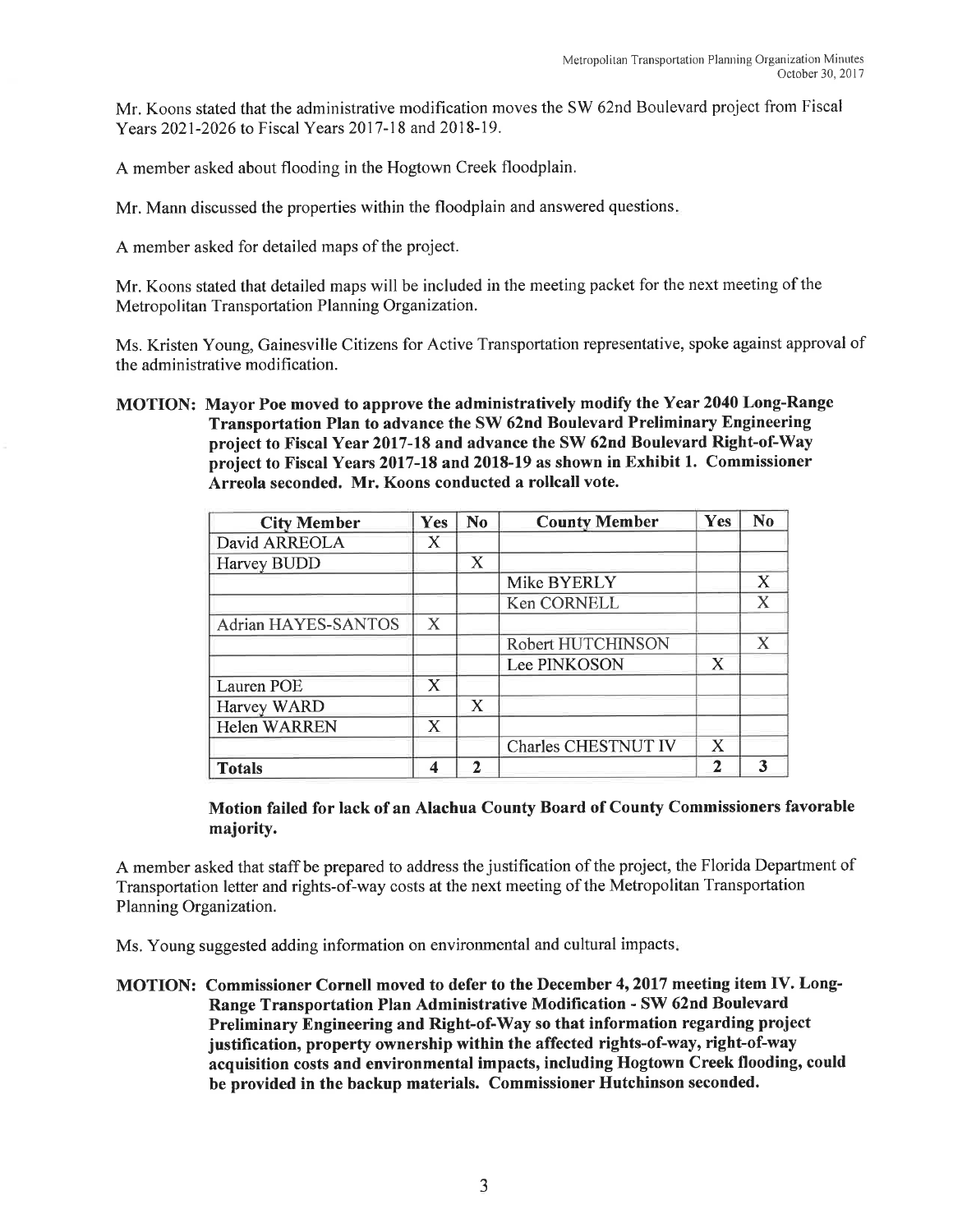# **FRIENDLY AMENDMENT:**

Mayor Poe requested that item V. Transportation Improvement Program Amendment -SW 62nd Boulevard Preliminary Engineering and Right-of-Way also be deferred to the December 4, 2017 meeting. The amendment was accepted by Commissioners Cornell and Hutchinson.

Ms. Taulbee stated that the federal Earmark Funds available for this project are time-limited. She said she would provide detailed information concerning this item at the next meeting of the Metropolitan Transportation Planning Organization.

# **MOTION AS AMENDED:**

Commissioner Cornell moved to defer the following items to the December 4, 2017 meeting:

the Long-Range Transportation Plan Administrative Modification - SW 62nd Boulevard Preliminary Engineering and Right-of-Way so that information regarding project justification, property ownership within the affected rights-of-way, right-ofway acquisition costs and environmental impacts, including Hogtown Creek flooding, could be provided in the backup materials; and

the Transportation Improvement Program Amendment - SW 62nd Boulevard Preliminary Engineering and Right-of-Way.

Commissioner Hutchinson seconded; motion passed unanimously.

#### VI. TRANSPORTATION IMPROVEMENT PROGRAM AMENDMENT -STATE ROAD 222 (NW 39TH AVENUE) RAILROAD CROSSING

MOTION: Commissioner Pinkoson moved to approve the amendment to the Fiscal Years 2017-18 to 2021-22 Transportation Improvement Program to advance the State Road 222 (NW 39th Avenue) Railroad Crossing project (4352108) to Fiscal Year 2017-18. Commissioner Ward seconded. Mr. Koons conducted a show-of-hands vote.

| <b>City Member</b>         | Yes                   | <b>No</b> | <b>County Member</b>       | Yes | N <sub>0</sub> |
|----------------------------|-----------------------|-----------|----------------------------|-----|----------------|
| David ARREOLA              | X                     |           |                            |     |                |
| Harvey BUDD                | X                     |           |                            |     |                |
|                            |                       |           | Mike BYERLY                | Χ   |                |
|                            |                       |           | Ken CORNELL                | X   |                |
| <b>Adrian HAYES-SANTOS</b> | X                     |           |                            |     |                |
|                            |                       |           | Robert HUTCHINSON          |     | X              |
|                            |                       |           | Lee PINKOSON               | X   |                |
| Lauren POE                 | $\overline{\text{X}}$ |           |                            |     |                |
| Harvey WARD                | X                     |           |                            |     |                |
| <b>Helen WARREN</b>        | X                     |           |                            |     |                |
|                            |                       |           | <b>Charles CHESTNUT IV</b> | X   |                |
| <b>Totals</b>              | 6                     | 0         |                            | 4   |                |

Motion passed.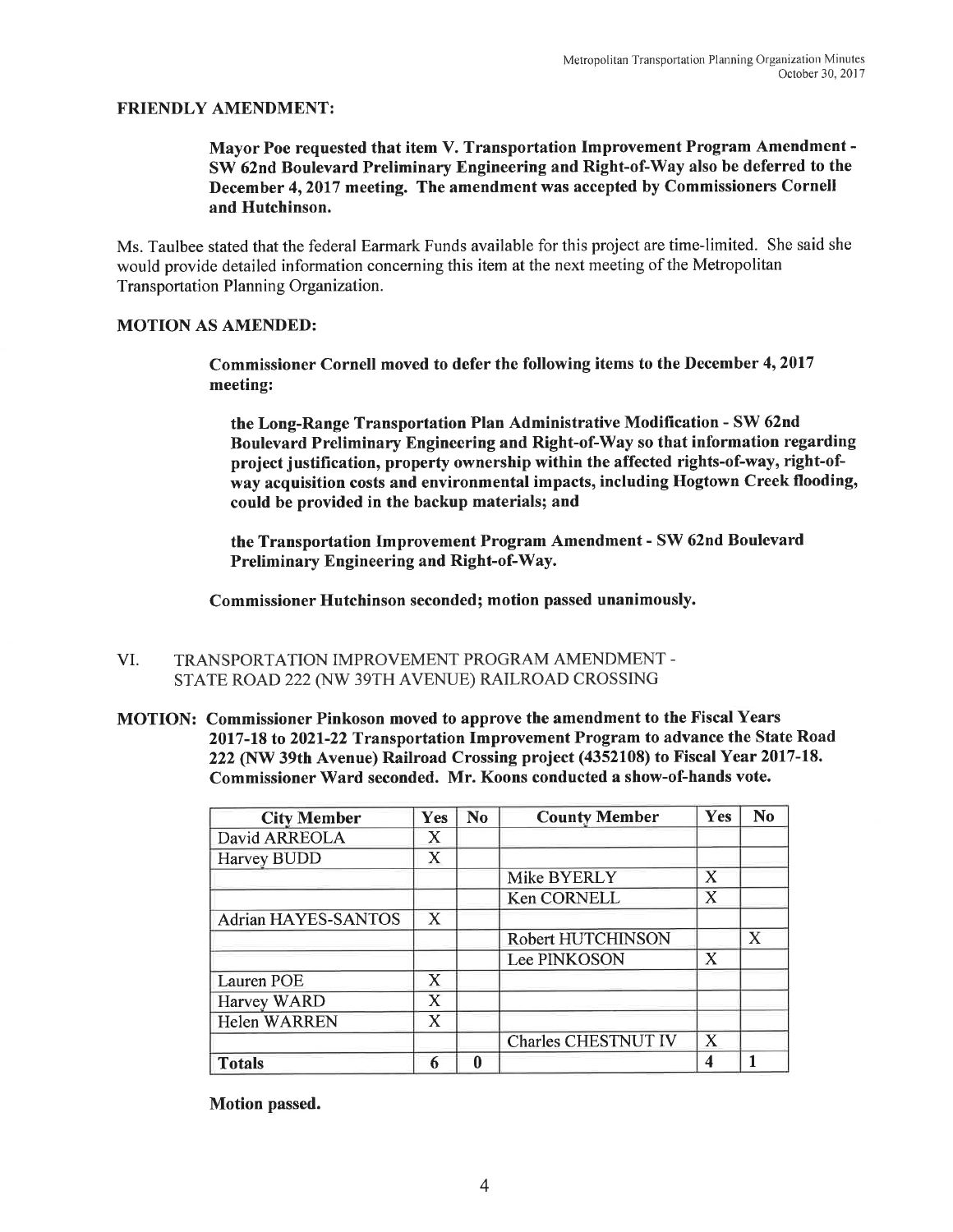### VII. TRANSPORTATION IMPROVEMENT PROGRAM AMENDMENT -FEDERAL TRANSIT ADMINISTRATION SECTION 5339(C) LOW OR NO-EMISSION GRANT AWARD TO THE REGIONAL TRANSIT SYSTEM

Mr. Koons stated that the Regional Transit System has requested an amendment to the Fiscal Years 2017-18 to 2021-22 Transportation Improvement Program to add the the Federal Transit Administration Section 5339(c) Low or No-Emission Grant Award project (4352108) in Fiscal Year 2017-18.

MOTION: Commissioner Ward moved to approve the amendment to the Fiscal Years 2017-18 to 2021-22 Transportation Improvement Program to add the Federal Transit Administration Section 5339(c) Low or No-Emission Grant Award to the Regional Transit System project (4352108) in Fiscal Year 2017-18. Commissioner Budd seconded. Mr. Koons conducted a show-of-hands vote.

| <b>City Member</b>         | Yes | N <sub>o</sub>   | <b>County Member</b>       | Yes                   | N <sub>o</sub> |
|----------------------------|-----|------------------|----------------------------|-----------------------|----------------|
| David ARREOLA              | X   |                  |                            |                       |                |
| Harvey BUDD                | X   |                  |                            |                       |                |
|                            |     |                  | Mike BYERLY                | X                     |                |
|                            |     |                  | Ken CORNELL                | X                     |                |
| <b>Adrian HAYES-SANTOS</b> | X   |                  |                            |                       |                |
|                            |     |                  | Robert HUTCHINSON          | X                     |                |
|                            |     |                  | Lee PINKOSON               | $\overline{\text{X}}$ |                |
| Lauren POE                 | X   |                  |                            |                       |                |
| Harvey WARD                | X   |                  |                            |                       |                |
| Helen WARREN               | X   |                  |                            |                       |                |
|                            |     |                  | <b>Charles CHESTNUT IV</b> | X                     |                |
| <b>Totals</b>              | 6   | $\boldsymbol{0}$ |                            | 5                     |                |

# Motion passed unanimously.

### TRANSPORTATION IMPROVEMENT PROGRAM AMENDMENT -VIII. FLORIDA DEPARTMENT OF TRANSPORTATION SERVICE DEVELOPMENT GRANT TO THE REGIONAL TRANSIT SYSTEM

Mr. Koons stated that the Regional Transit System has requested an amendment to the Fiscal Years 2017-18 to 2021-22 Transportation Improvement Program to add the the Florida Department of Transportation Service Development Grant to the Regional Transit System project (4352108) in Fiscal Year  $2017 - 18.$ 

**MOTION:** Mayor Poe moved to approve the amendment to the Fiscal Years 2017-18 to 2021-22 Transportation Improvement Program to add the Florida Department of Transportation Service Development Grant to the Regional Transit System project (4352108) in Fiscal Year 2017-18. Commissioner Hayes-Santos seconded. Mr. Koons conducted a show-of-hands vote.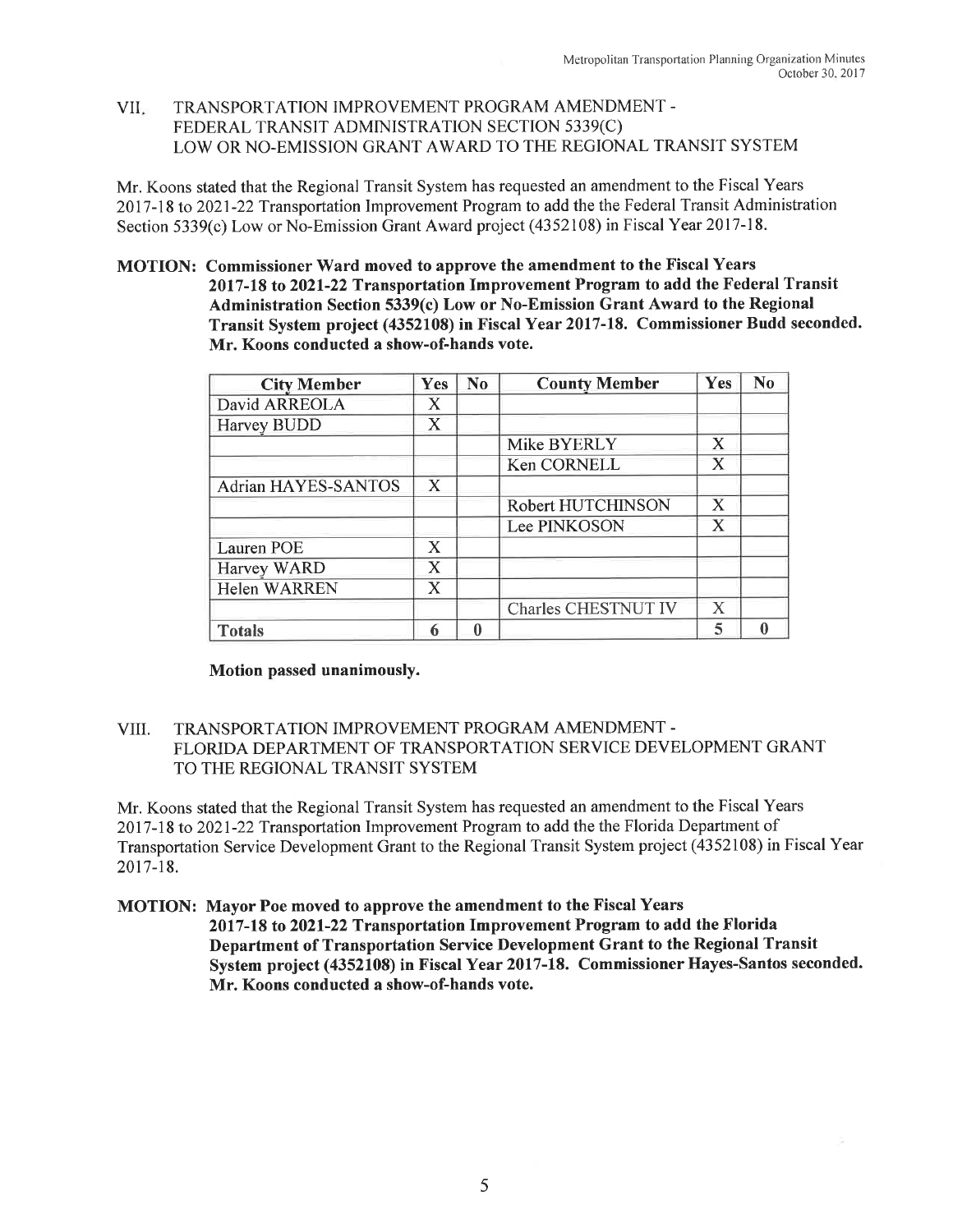| <b>City Member</b>         | <b>Yes</b> | N <sub>0</sub> | <b>County Member</b>       | <b>Yes</b> | N <sub>0</sub> |
|----------------------------|------------|----------------|----------------------------|------------|----------------|
| David ARREOLA              | X          |                |                            |            |                |
| Harvey BUDD                | X          |                |                            |            |                |
|                            |            |                | Mike BYERLY                | X          |                |
|                            |            |                | Ken CORNELL                | X          |                |
| <b>Adrian HAYES-SANTOS</b> | X          |                |                            |            |                |
|                            |            |                | Robert HUTCHINSON          | X          |                |
|                            |            |                | Lee PINKOSON               | $\bf{X}$   |                |
| Lauren POE                 | X          |                |                            |            |                |
| Harvey WARD                | X          |                |                            |            |                |
| <b>Helen WARREN</b>        | X          |                |                            |            |                |
|                            |            |                | <b>Charles CHESTNUT IV</b> | X          |                |
| <b>Totals</b>              | 6          | 0              |                            | 5          |                |

# Motion passed unanimously.

### IX. TRANSPORTATION IMPROVEMENT PROGRAM AMENDMENT -**ROLL FORWARD PROJECTS**

Mr. Koons stated that the Florida Department of Transportation has requested an amendment to the Transportation Improvement Program to roll forward the following projects within the Gainesville Metropolitan Area:

- Gainesville Regional Airport Airfield Lighting and Signage Rehabilitation (4364081);  $\bullet$
- Newberry Road (State Road 26) Traffic Signal Update at NW 98 Street (4343821);  $\bullet$
- Regional Transit System Section 5307 Formula Grant (4040261); and  $\bullet$
- Regional Transit System Section 5339 Operating Assistance Grant (4415201).  $\bullet$

Ms. Taulbee and Mr. Jesus Gomez, Regional Transit System Director, discussed transit funding and answered questions.

# MOTION: Mayor Poe moved to approve the amendment to the Fiscal Years 2017-18 to 2021-22 Transportation Improvement Program to roll forward funding into Fiscal Year 2017-18 for the project within the Gainesville Metropolitan Area identified in Exhibit 1. Commissioner Ward seconded. Mr. Koons conducted a show-of-hands vote.

| <b>City Member</b>         | <b>Yes</b> | N <sub>0</sub> | <b>County Member</b> | Yes                   | No |
|----------------------------|------------|----------------|----------------------|-----------------------|----|
| David ARREOLA              | X          |                |                      |                       |    |
| Harvey BUDD                | X          |                |                      |                       |    |
|                            |            |                | Mike BYERLY          | $\bf{X}$              |    |
|                            |            |                | Ken CORNELL          | $\overline{\text{X}}$ |    |
| <b>Adrian HAYES-SANTOS</b> | X          |                |                      |                       |    |
|                            |            |                | Robert HUTCHINSON    | X                     |    |
|                            |            |                | Lee PINKOSON         |                       | X  |
| Lauren POE                 | X          |                |                      |                       |    |
| Harvey WARD                | X          |                |                      |                       |    |
| <b>Helen WARREN</b>        | X          |                |                      |                       |    |
|                            |            |                | Charles CHESTNUT IV  | $\mathbf X$           |    |
| <b>Totals</b>              | 6          | 0              |                      | 4                     |    |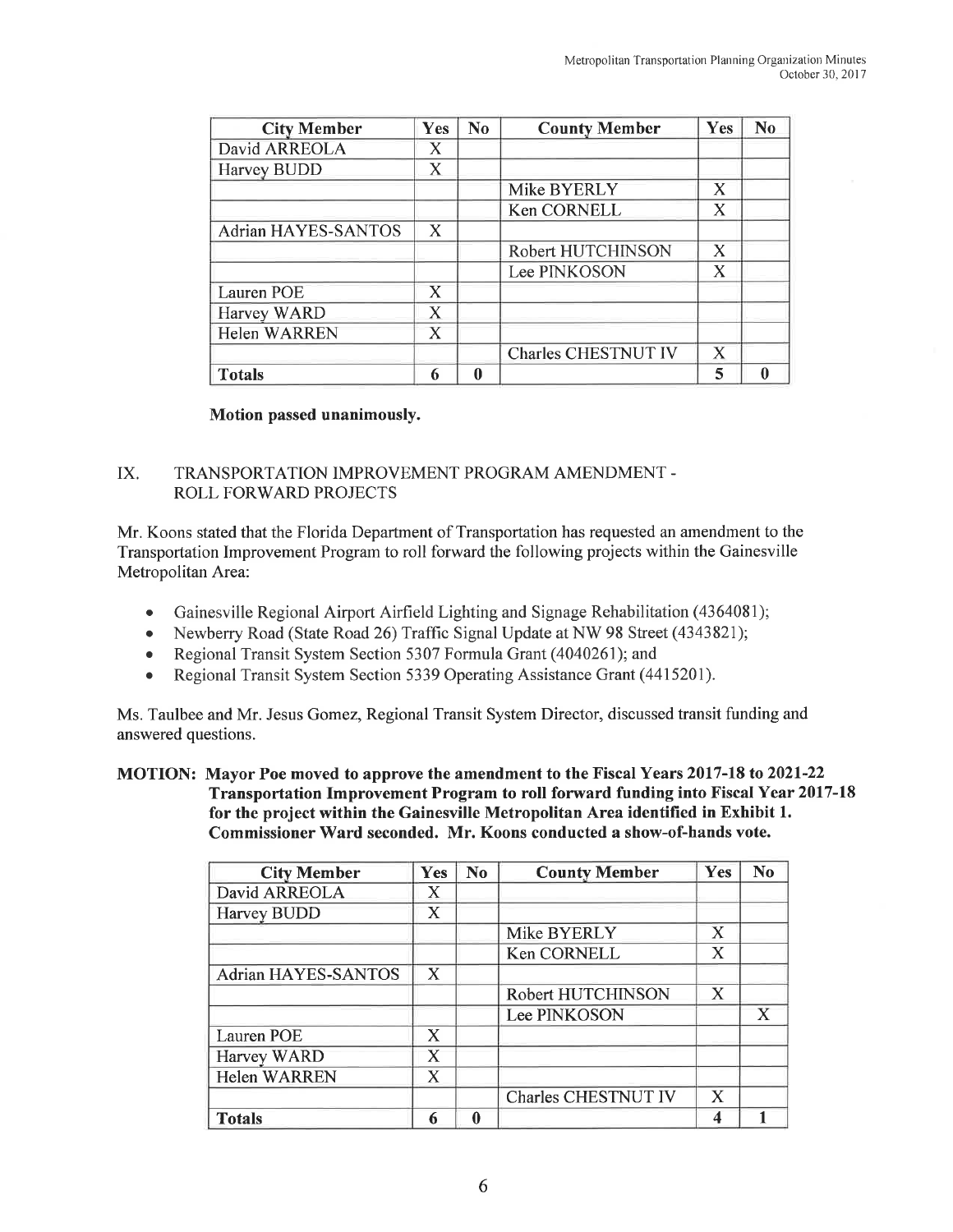# Motion passed.

#### FLORIDA DEPARTMENT OF TRANSPORTATION TENTATIVE WORK PROGRAM  $X_{-}$

Mr. Koons stated that the Metropolitan Transportation Planning Organization received the draft Tentative Work Program on October 3, 2017. He discussed the Tentative Work Program and answered questions. He reviewed new projects included in the Tentative Work Program and answered questions.

Ms. Taulbee stated that she would provide the State Road 331 (Williston Road) at Main Street intersection project description for the next meeting of the Metropolitan Transportation Planning Organization.

Mr. Gomez discussed the autonomous bus project and answered questions.

Jeffrey Hays, Alachua County Transportation Planning Manager, discussed the reasons for involvement in scoping of the U.S. Highway 441 resurfacing project and traffic signal update projects and answered questions.

Ms. Taulbee stated that the Florida Department of Transportation wants local governments to be involved in the scoping for projects prior to design. She said that the Florida Department of Transportation was implementing its Complete Streets policy and applying context area criteria to State Highway System corridors.

Mr. Green stated that the Florida Department of Transportation was assessing the impacts of flooding in the U.S. Highway 441 corridor.

A member discussed the use of U.S. Highway 441 through Paynes Prairie as a linear park and suggested that the scoping could also be used for evaluation of the corridor as a recreational destination.

Ms. Linda Dixon, University of Florida Planning Manager, stated that the University of Florida supports the Priority 1- West University Avenue (State Road 26) Enhanced Pedestrian Crossing Installations at NW 16th Street, NW 17th Street and NW 19th Street and the Priority 3 - Fund the U.S. 441 (SW 13th Street) Road Safety Audit. State Road 26 (University Avenue) Road Safety Audit and State Road 26 (West University Avenue) Multimodal Corridor Study recommendations.

A member discussed the autonomous bus demonstration project between downtown and the University of Florida campus.

Ms. Taulbee discussed the Florida Department of Transportation routine maintenance projects and answered questions.

Mr. Anthony Johnson, citizen, requested that funds be spent equitably.

# MOTION: Commissioner Arreola moved to authorize the Chair to send a letter to the Florida Department of Transportation District 2 Secretary requesting that the Florida Department of Transportation consider the following comments concerning the Tentative **Five-Year Work Program (Exhibit 1):**

1. consider funding the following projects in the Tentative Work Program (Exhibit 1) and involve the Metropolitan Transportation Planning Organization in the scoping of the following projects: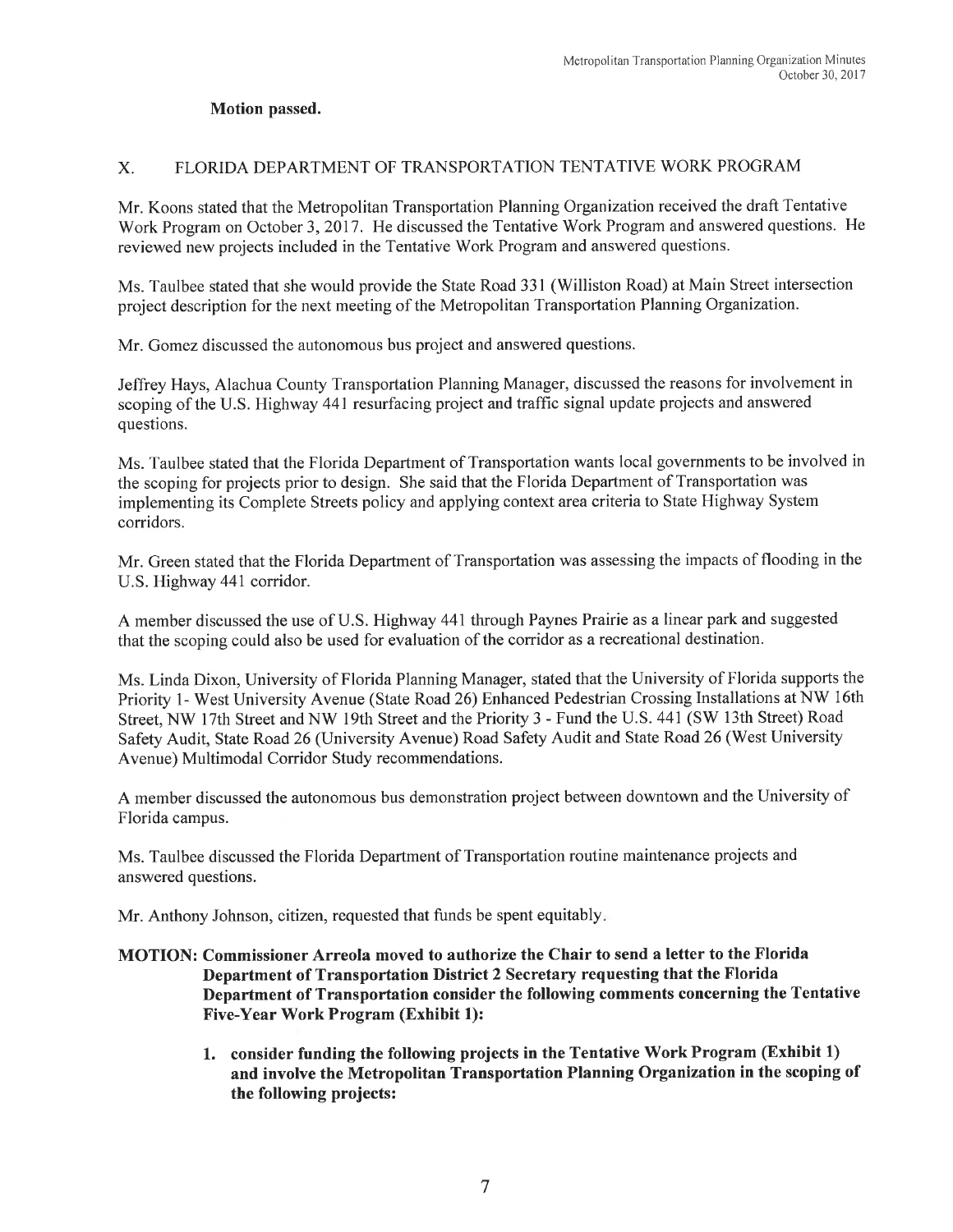- A. Priority 1 West University Avenue (State Road 26) Enhanced Pedestrian Crossing Installations at NW 16th Street, NW 17th Street and NW 19th Street;
- B. Priority 2 East University Avenue (State Road 26) Pedestrian-Oriented Intersection Design at Waldo Road (State Roads 26, 331) intersection;
- C. Priority 3 Fund the U.S. 441 (SW 13th Street) Road Safety Audit, State Road 26 (University Avenue) Road Safety Audit and State Road 26 (West University **Avenue) Multimodal Corridor Study recommendations;**
- D. Priority 4 NW 34th Street (State Road 121) 2-Lane Divided Continuous Left Turnlane installation from NW 16th Avenue to U.S. Highway 441 as described in the Year 2040 Long-Range Transportation Plan funded with State Highway **System funds;**
- 2. involve the Metropolitan Transportation Planning Organization in the scoping of the:
	- A. U.S. 441 Resurfacing Project (4361751) from the Marion County Line to Williston Road (State Road 331) and include local governments, Federal Highway Administration, Florida Department of Transportation Florida Department of **Environmental Protection Division of Recreation and Parks and other** stakeholders interested in the Paynes Prairie portion of U.S. Highway 441 as a recreational destination; and
	- B. Traffic Signal Update projects (4373771, 4343961 and 4358911); and
- 3. confirm that Interstate 75 Managed Lanes and Interstate Interchange projects in the Tentative Work Program are not competing with projects listed in the Year 2040 Long-Range Transportation Plan for funds identified in the Revenue Forecast provided by the Florida Department of Transportation.

## Commissioner Ward seconded, motion passed unanimously.

Mr. Koons suggested deferring items XI. Election of Officers, XII. Audit Review Committee and XIII. Florida Metropolitan Planning Organization Advisory Council to the December 4, 2017 meeting.

# MOTION: Commissioner Hayes-Santos moved to defer items XI. Election of Officers, XII. Audit Review Committee and XIII. Florida Metropolitan Planning Organization Advisory Council to the December 4, 2017 meeting. Commissioner Cornell seconded; motion passed unanimously.

#### XIV. PERFORMANCE MEASURES

Mr. Koons stated that federal legislation requires that the Metropolitan Transportation Planning Organization set targets for several transportation performance measures. He discussed the performance measures and schedule and answered questions.

#### NEXT METROPOLITAN TRANSPORTATION PLANNING ORGANIZATION MEETING XV.

Mr. Koons announced that the next Metropolitan Transportation Planning Organization meeting is scheduled for December 4, 2017 at 5:00 p.m.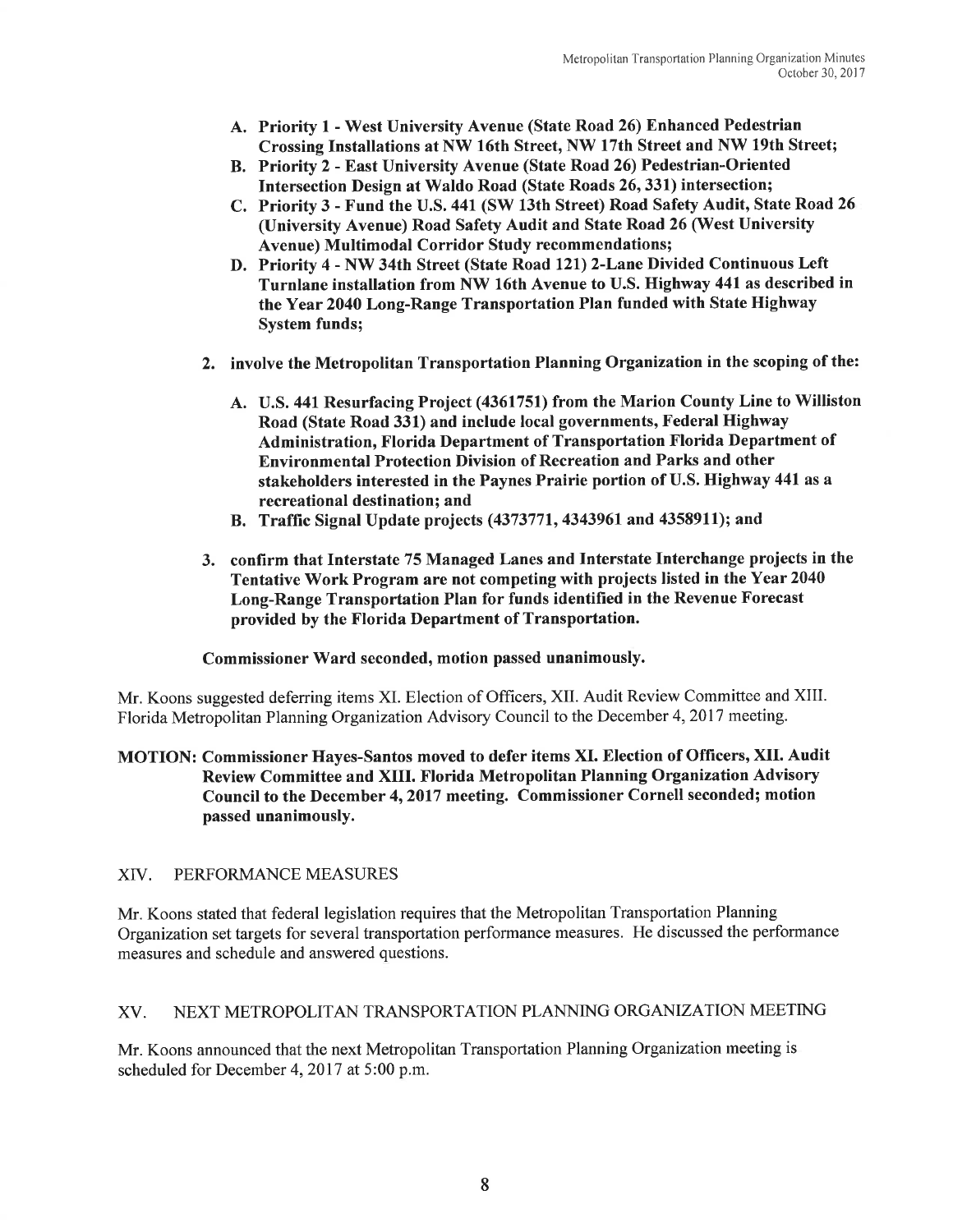#### $IX.$ **COMMENTS**

# A. METROPOLITAN TRANSPORTATION PLANNING ORGANIZATION MEMBERS

A member suggested that Mr. Johnson should apply for a position on the Citizens Advisory Committee.

A member discussed the current usage of the U.S. Highway 441 corridor as a linear park through Paynes Prairie. He asked if the City was interested in participation in a process to develop this concept.

Mayor Poe responded that the County should provide the City information at the appropriate time.

A member also discussed the Coastal Boulevard project in Citrus and Marion Counties. The member requested that information concerning the Coastal Connector project in Citrus and Marion Counties be provided at the next meeting of the Metropolitan Transportation Planning Organization.

Mr. Koons stated that Ms. Huiwei Shen, Florida Department of Transportation Systems Planning Office Manager, would be present at the February 26, 2017 meeting to discuss the North I-75 Master Plan Summary report. He stated that the information requested would be provided at the December 4, 2017 meeting.

A member discussed net employment impacts due to automation.

A member stated that Career Source has data regarding autonomous vehicles. He said that the Massachusetts Institute of Technology has done research into the impacts of automation on job displacement.

Mr. Koons reported that the North Central Florida Regional Planning Council performs econometric modeling and could provide information concerning the impact on jobs to the Metropolitan Transportation Planning Organization.

Mr. Hays stated that Alachua County staff is researching autonomous vehicles. He said that County staff could compile information and report on it.

Mr. Gomez stated there is also a need to look into labor impacts in the future.

# MOTION: Commissioner Hutchinson moved to refer development of recommendations for a net employment impact statement related to transportation projects to be considered by the Metropolitan Transportation Planning Organization to its Citizens Advisory Committee and the Alachua County Economic Development Advisory Committee. Commissioner Byerly seconded; motion passed unanimously.

Doug Jones, Rural Advisor, discussed large employer involvement in transportation. He suggested inclusion of large employers in the development of transit.

Chair Chestnut asked about the liability responsibility of the autonomous bus demonstration project.

A member and Mr. Gomez discussed the implementation of the autonomous bus demonstration project and liability responsibility.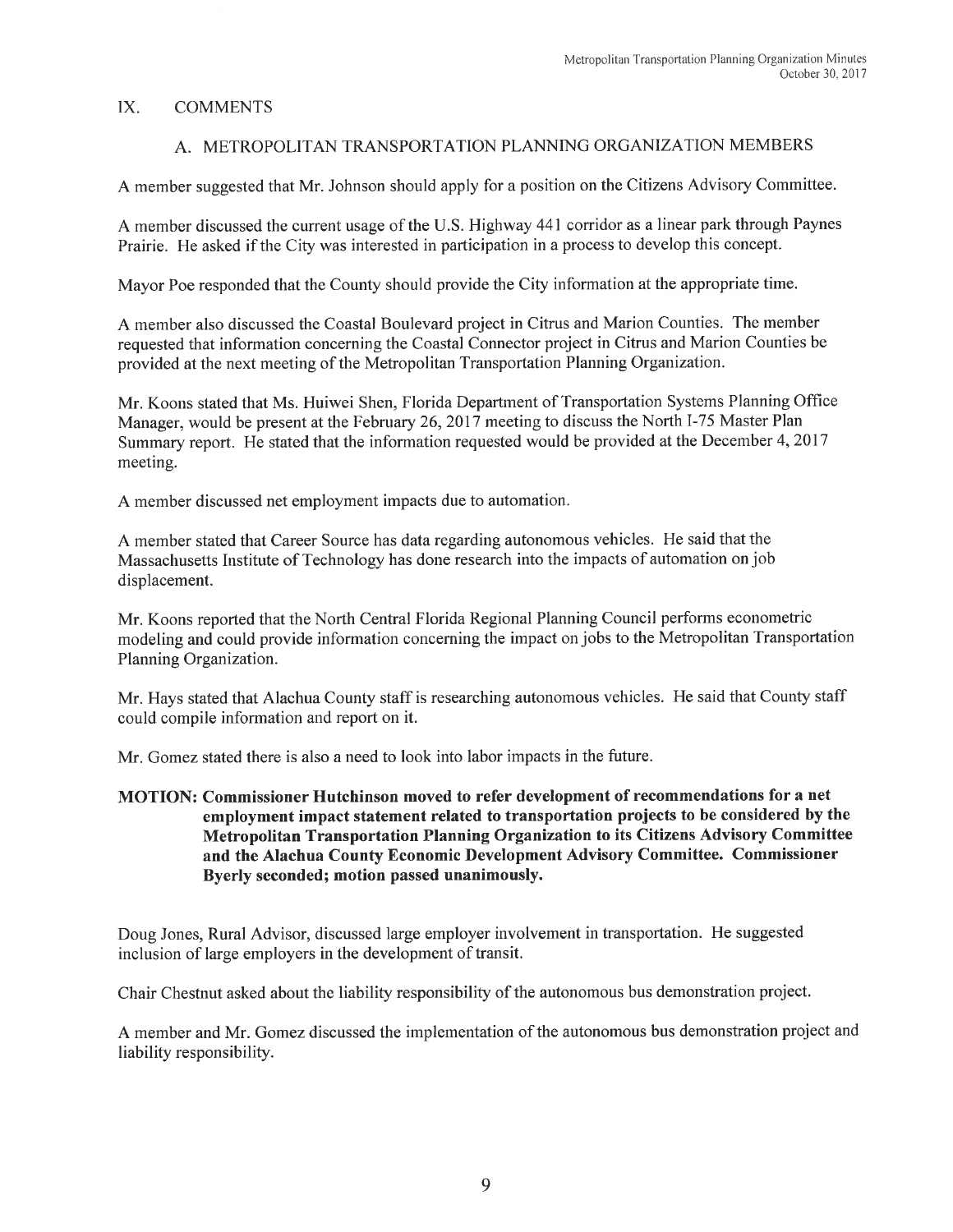**B.** CITIZENS

There were no Citizens Comments.

C. CHAIR'S REPORT

There was no Chair's Report.

## **ADJOURNMENT**

The meeting was adjourned at 7:40 p.m.

 $12/5/17$ 

Date

Ku Coll

Ken Cornell, Secretary-Treasurer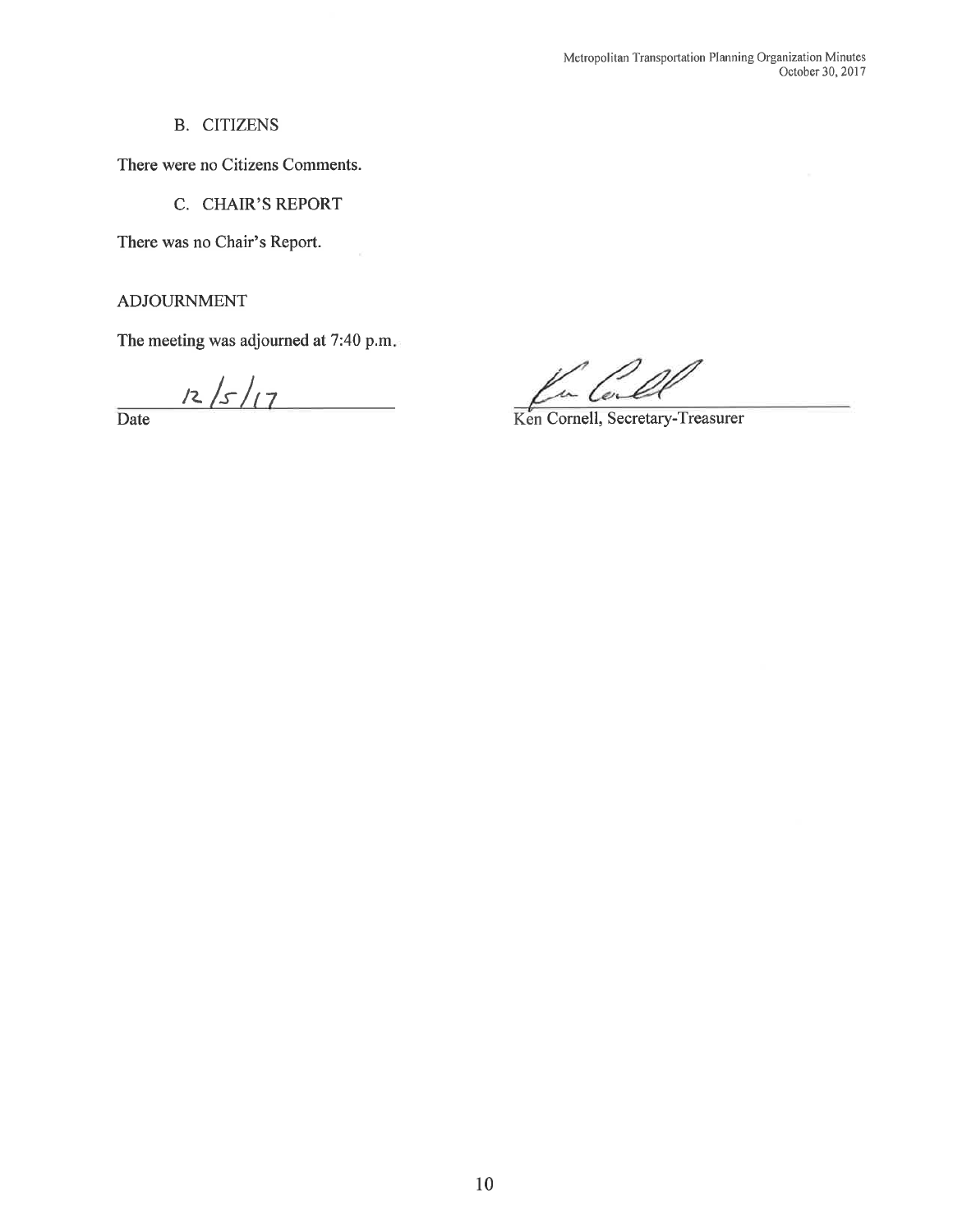# **EXHIBIT A**

# **Interested Citizens**

Vicki Gervickas Anthony Johnson Bob Karp Gilbert Levy Kristen Young

Chris Dawson Jeffrey Hays Sylvia Torres

**Alachua County** 

# **City of Gainesville**

Dekova Batey Jesus Gomez Deborah Leistner Philip Mann Krys Ochia

# **Florida Department** of Transportation

James Green

\* Via telephone

# Spoke and provided written comments

t:\mike\em18\mtpo\minutes\oct30min.doc

 $\lambda$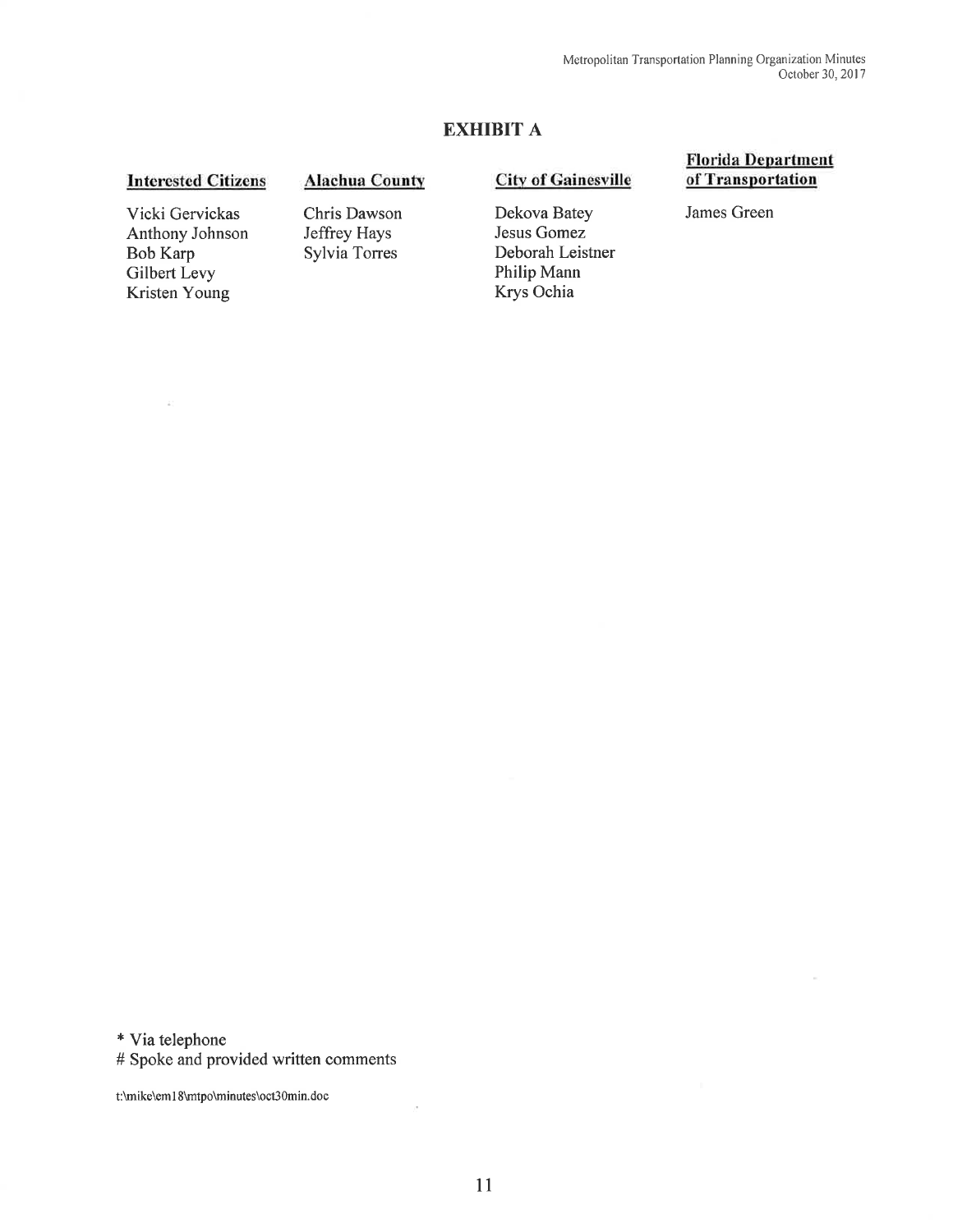Page Left Blank Intentionally

 $\epsilon$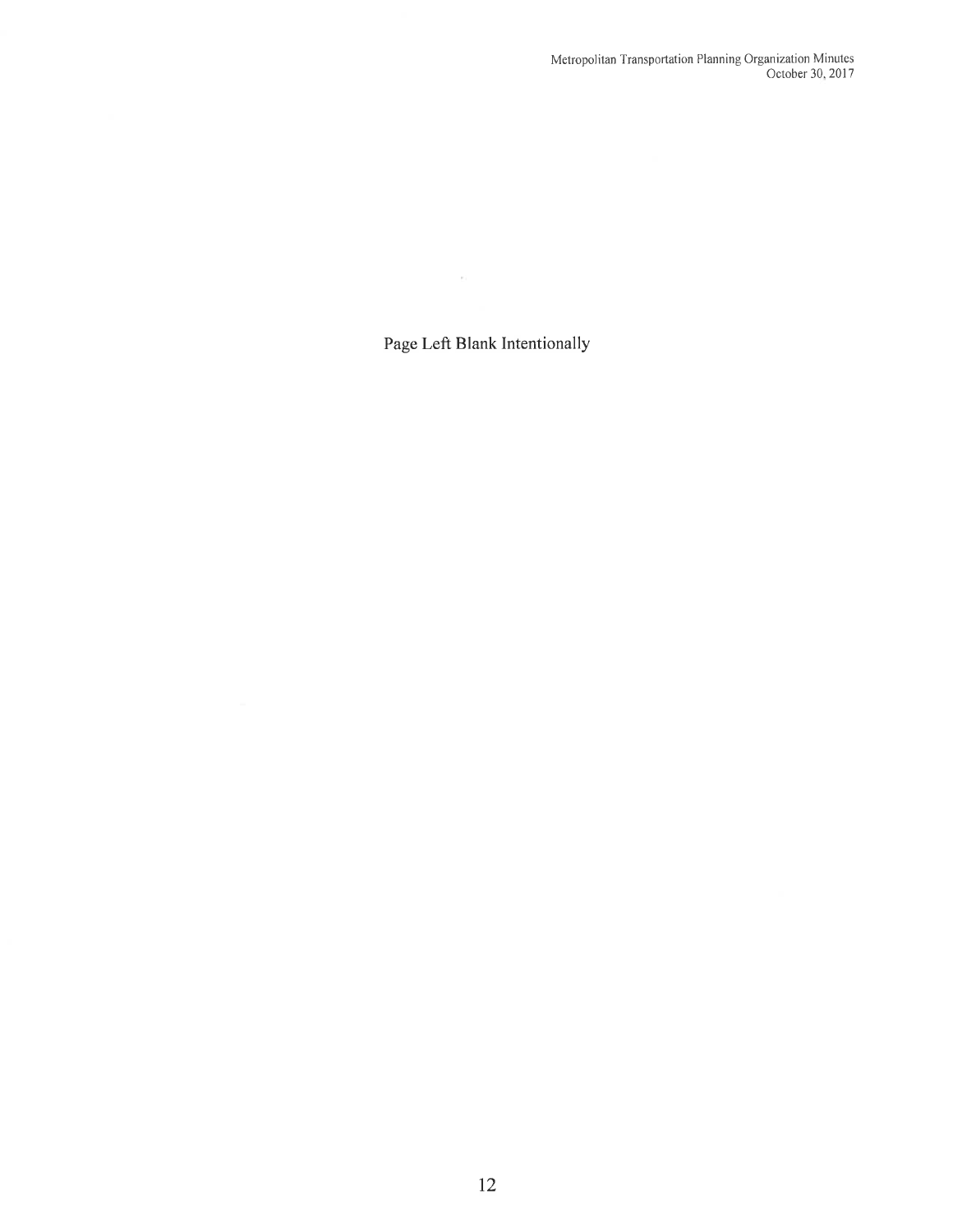

2009 NW 67th Place, Gainesville, FL 32653-1603 · 352.955.2200

### **CONSENT AGENDA METROPOLITAN TRANSPORTATION PLANNING ORGANIZATION FOR THE GAINESVILLE URBANIZED AREA**

## **Jack Durrance Auditorium October 30, 2017 Alachua County Administration Building, Gainesville, Florida 5:00 p.m.**

### **STAFF RECOMMENDATION**

**Page # 9 CA. 1 Minutes- June 5, 2017 APPROVE MINUTES** 

This set of Metropolitan Transportation Planning Organization minutes is ready for review.

**Page # 17 CA. 2 Transportation Alternatives Program - 2018 Applications APPROVE JOINT RECOMMENDATION** 

> The Metropolitan Transportation Planning Organization needs to approve the submission of Transportation Alternatives Program applications prior to the December 1, 2017 application deadline.

### **Page # 33 CA. 3 Shared-Use Nonmotorized Trail Network Program - APPROVE JOINT 2018 Applications RECOMMENDATION**

The Metropolitan Transportation Planning Organization needs to approve the submission of Shared-Use Nonmotorized Trail Network Program applications prior to the December 15, 2017 application deadline.

**Page # 43 CA. 4 Safe Routes to School Program - 2018 Applications APPROVE JOINT RECOMMENDATION** 

> The Metropolitan Transportation Planning Organization needs to support the submission of Safe Routes to School applications prior to the December 30, 2017 application deadline.

#### **Page # 53 CA. 5 Proposed Amended Budget for Fiscal Year 2016-17 APPROVE STAFF RECOMMENDATION**

 This amended budget will allow staff to monitor Metropolitan Transportation Planning Organization expenditures and make appropriate adjustments as needed.

#### **Page # 59 CA. 6 Engagement Letter for Fiscal Year 2016-17 Audit APPROVE STAFF RECOMMENDATION**

The audit this year will be prepared by Powell and Jones, Certified Public Accountants.